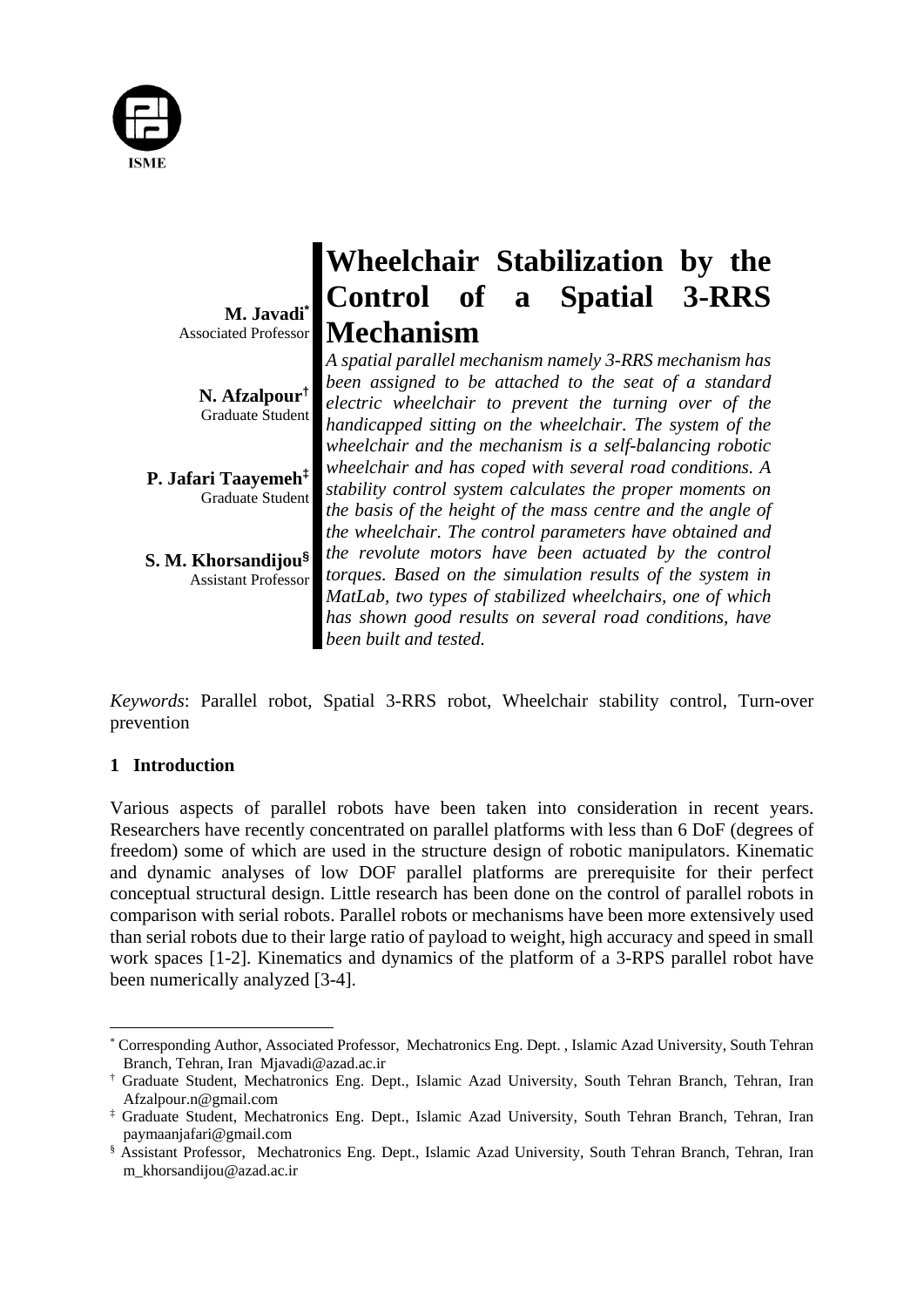The speed and singularity of 4 and 5 DoF parallel platforms have been studied [5-6]. The characteristics of the motion of 3-RPS, 3-RRS and 3-UPU platforms have been found through the screw theory [7]. Direct and inverse kinematics of 3-RPS and 3-RSR parallel platforms have been analyzed [8-9]. Static balance of a 3-RRS parallel platform with the aid of sprung balance weights has been studied [10]. Robot control method might be designed on the basis of efficiency or on the basis of a model. The model based control methods require a dynamic model [11]. Six dependent coordinates is considered for the position and orientation of the moving platform of the spatial 3-RRS mechanism [12-13]. According to the Gruebler's mobility criterion the 3-RRS mechanism, or in other words, the moving platform has three degrees of freedom with respect to the base platform of the spatial 3-RRS mechanism. The concept of control using the calculated torque has been proposed by Paul in (1972) [14]. It is a control method on the basis of the dynamic model of the robot. The model is required for the computation of the joint torques in the feedback loop. If the model is exact, the method will decouple the effect of the joints in the model [15]. The method of the calculated torque is a linear method for controlling a nonlinear system [16].

The model based torque control method presented by this article calculates the stabilizing control torques through a dynamic model. It belongs to the category of model based control methods. In the present article a 3-RRS spatial parallel mechanism forms a tripod being composed of a base plate and a movable plate with three similar extremities each of which has been made up of two links, one spherical and two revolute joints. The base platform is attached to a mobile wheelchair seat.

Singularity analysis and path planning with the working mode conversion have been studied for a 3-RRR planar parallel manipulator [18]. An improved wheelchair with obstacle and stair climbing ability has been presented [19]. Bioelectronics has been studied for a wireless humanwheelchair interface [20]. An electrically powered wheelchair has been adjusted to be monitored and controlled by mobile devices such as smart phones and tablets [21]. A robust intelligent controller has been applied to a class of nonholonomic electrically driven mobile robots [22]. A control system providing autonomy to all disabled people, has been achieved for designing an electric wheelchair moving in a three dimensional indoor environment [23]. Steering a motored wheelchair might be a hazardous task.

Experiments on robotic wheelchairs equipped by a monocular camera have proved the capability of the visual servoing approach to guide and assist a user navigating in a corridor [24]. A three dimensional vision-based system has been implemented to control an autonomous wheelchair mounted robotic manipulator with multiple-sensors [25]. Collaborative control of a robotic wheelchair has been proposed to support human-machine collaboration [26]. An aware wheelchair has been proposed with sensor networks [27]. It detects dangers within the distance of two meters, and suggests suitable actions [27]. A method has been proposed within which wheelchair robot imitates human like navigation by interacting with the surrounding environments [28]. It has been experimentally shown that the method is efficient for mobile robot navigations [28]. Design and development of a 4 wheel driven wheelchair has been proposed for indoor navigation with reduced wheel slippage and vibration [29]. Kinematics, actuator dynamics and wheels rolling resistance of a differential drive mobile robot has been studied [30]. An educational simulation tool has been proposed to analyze the kinematics and control of 2RPR-PR planar parallel robots [31].

#### *1.1 Model based computed torque control* [14-16]

Calculated torque denoted by  $\tau_{ct}$  is given by Eq. (1) using the torque found by robot inverse dynamic problem, i.e.  $\tau_d$ , PD-controller gains, i.e.  $K_p$  and  $K_p$ , and closed loop dynamic error, i.e. *e* defined by Eq. (2) within which  $\theta_p^a$  is the desired joints' angles.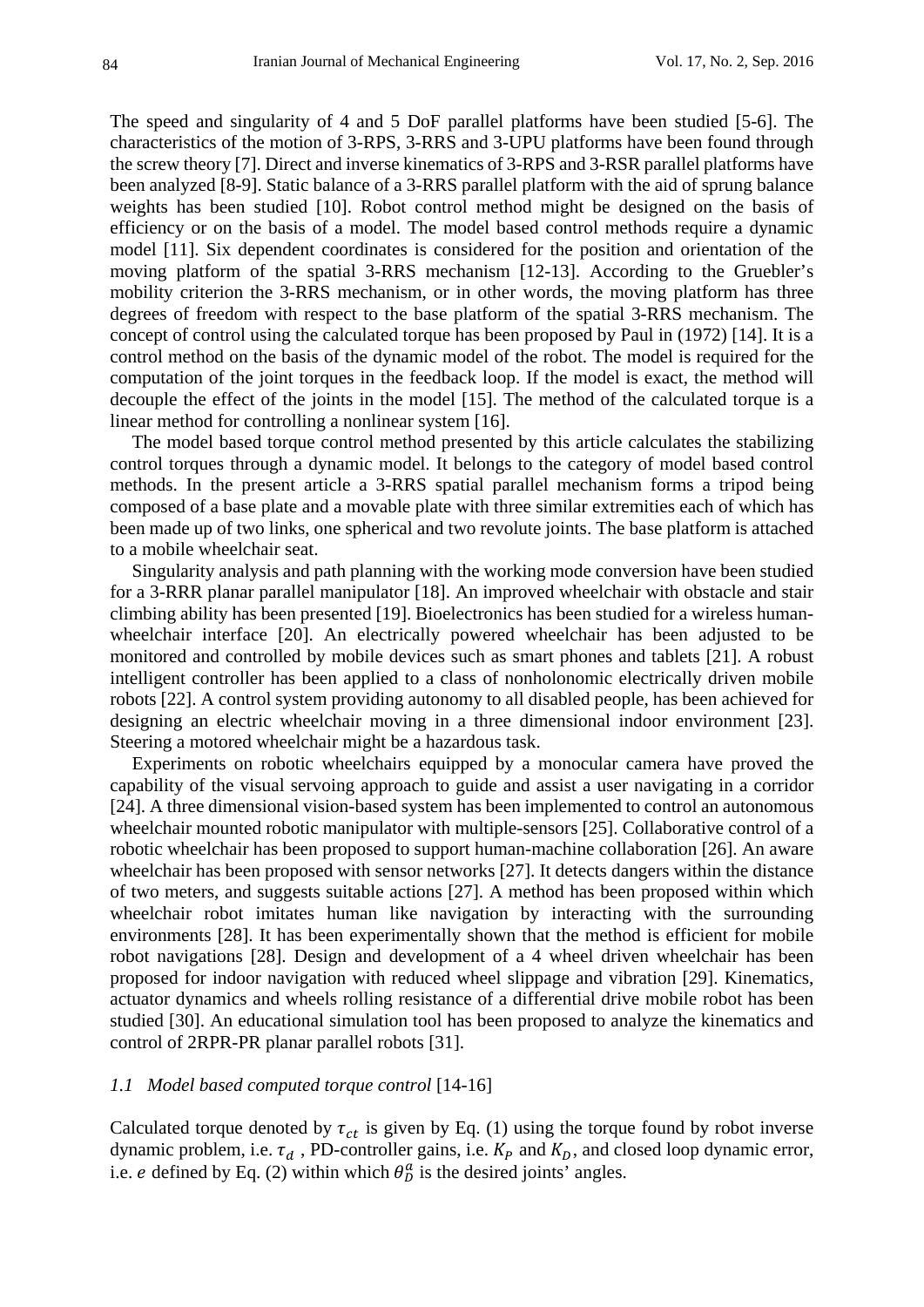$$
\tau_{ct} = M(\theta^a)[K_p e + K_p \dot{e}] + \tau_d \tag{1}
$$

$$
e = \theta_D^a - \theta^a \tag{2}
$$

According to the calculated torque method, the dynamic error i.e. e is assumed as the solution of a second order autonomous linear ordinary differential equation. Since the gains  $K_p$  and  $K_p$ are symmetric and positive definite, the dynamic error asymptotically approaches zero. Therefore the control of a sophisticated system such as a parallel robot can be simply solved. The gains  $K_P$  and  $K_D$  shown by Eqs. (3)-(4), are usually  $3 \times 3$  diagonal matrices for a 3 DoF robot. They are found through controller design.

$$
K_P = diag(k_{P1}, k_{P2}, k_{P3})
$$
\n
$$
(3)
$$

$$
K_D = diag(k_{D1}, k_{D2}, k_{D3})
$$
\n(4)

Characteristic equation of a linearized model of a robot required in the calculated torque method might be assumed as Eq. (5) where  $\zeta$  is the damping ratio and  $\omega_n$  is the natural frequency of the model.

$$
P(s) = s^2 + 2\zeta \omega_n s + \omega_n^2 = 0 \tag{5}
$$

Efficient performance is obtained by choosing the gains as  $k_{Pi} = \omega_n^2$  and  $k_{Di} = 2\zeta\omega_n$ . To avoid overshooting the damping ratio is chosen as *1*. Therefore  $k_{Di} = 2\sqrt{k_{Pi}}$  and as a result the design problem reduces to a one-variable control design problem. Optimization techniques or trial and error methods might be used for finding the torques.

### **2 Kinematics**

The spatial 3-RRS mechanism of this article is illustrated by Figure (1). It consists of base and movable platforms with three supports being formed from two links, one spherical and two revolute joints. The axes of the two revolute joints of each support are parallel to each other and parallel to the base platform. The movable platform, namely the moving platform, has two angular and one vertically translational DoF with respect to the base platform. The base platform is also movable, since it is attached to the seat of a standard electric wheelchair. The coordinate reference frames  $0 - XYZ$  and  $P - xyz$  in Figure (1) are respectively attached to the base and moving platforms being respectively perpendicular to Z and z axes. The geometric centers of the spherical and the two revolute joints are respectively depicted by  $A_i$ ,  $B_i$  and  $C_i$ where i =1, 2 or 3. The triangles  $A_1A_2A_3$  and  $B_1B_2B_3$  are equilateral with R and r as their circumferential radii respectively.



**Figure 1** Spatial 3-RRS mechanism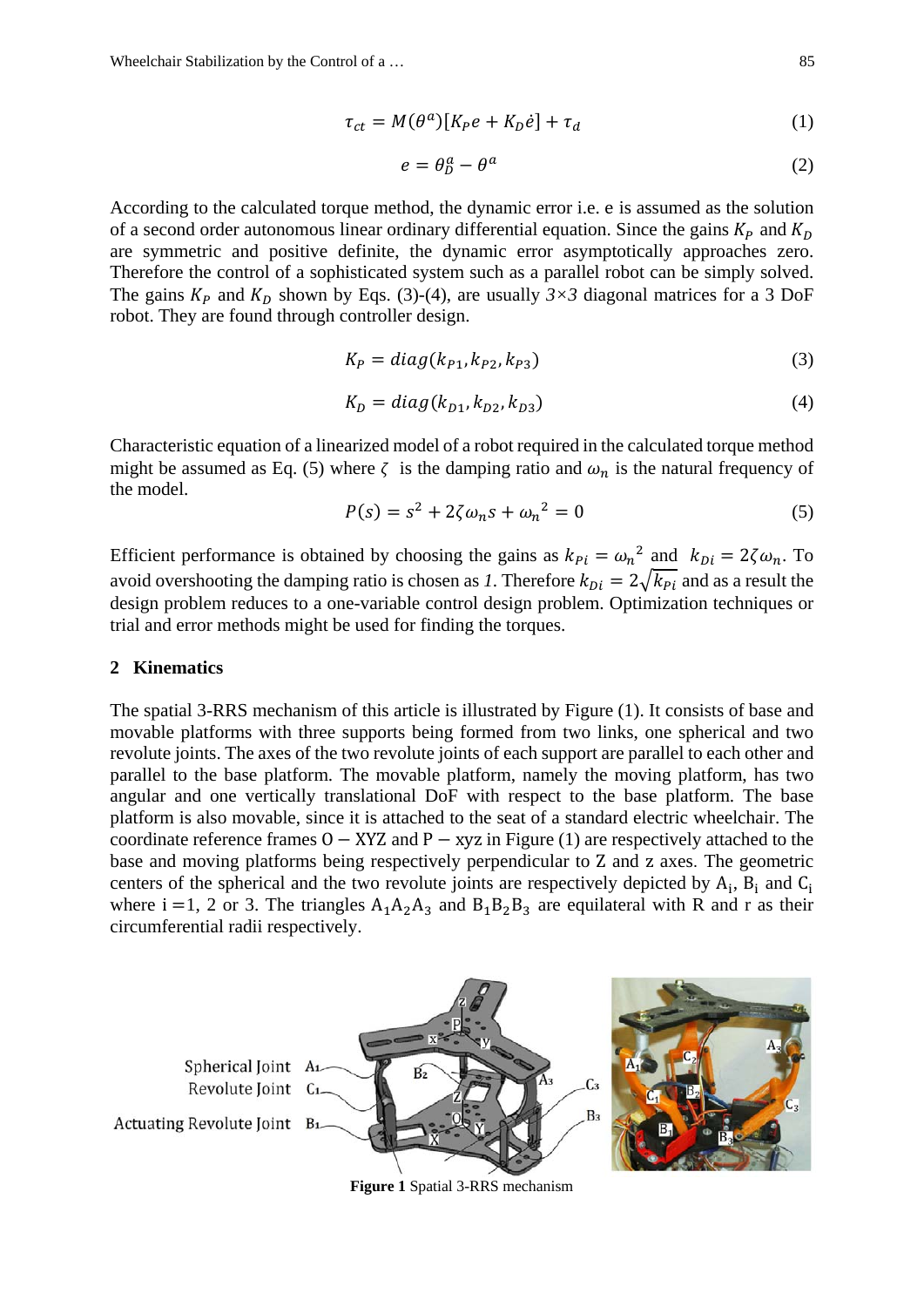#### **3 Motion Equations**

Neglecting the friction of the spherical joints locating on the points  $A_i$  the spherical joint force action on the moving platform is denoted by Eq. (6).

$$
f_{Ai} = f_{xAi} \cdot x_{Ai} + f_{yAi} \cdot y_{Ai} + f_{zAi} \cdot z_{Ai}
$$
 (6)

Neglecting the friction of the second revolute joints locating on the points  $C_i$ , The moment equilibrium equation about the axis of the second revolute joint is given by Eq. (7) [17].

$$
(m_{2i}(r_{2i} - L_{BCi}) \times (g - \dot{V}_{2i}) - I_{2i}(\omega_{Bi} + \omega_{Ci}) - (\omega_{Bi} + \omega_{Ci}) \times (I_{2i}(\omega_{Bi} + \omega_{Ci}))
$$
  
+  $f_{yAi}L_{CAi} \times y_{Ai})\cdot x_{Ci} = 0$  (7)

Where  $I_{2i}$  is the inertia tensor of the second link of each support with respect to the frame O – XYZ.

## **4 Torque Controller of 3-RRS robot**

In the present article, stability of the 3-RRS mechanism about roll and pitch and along Z axes has been controlled. The motion equations of the mechanism are needed for a PD-controller design. Considering the motion equations of the pervious section, the robot inverse dynamics can be solved to obtain the actuating torques required for a given motion of the mechanism. It should be noted that the forward dynamics is solved to obtain the motion caused by a given actuating torques.

The general form of the nonlinear motion equations are simply shown by Eq. (8) within which  $M$ ,  $\tau$  and  $F$  are respectively the inertia, applied forces or torques and the nonlinear part of the motion equations. In inverse dynamics the Eq. (8) are used to find the torque of actuator that is the controller input.

$$
\tau = M\dot{V} + F(X, V) \tag{8}
$$

The system state vector and the time rate thereof are defined by Expressions (9).

$$
X = \begin{bmatrix} x & y & z & q_x & q_y & q_z \end{bmatrix}^T, \quad V = \dot{X} = \begin{bmatrix} v_x & v_y & v_z & \omega_x & \omega_y & \omega_z \end{bmatrix}^T \tag{9}
$$

The roll, pitch and height stability of a 3-RRS mechanism have been controlled by a PD- model based calculated torque controller. The closed loop linearized system is governed by Eqs. (10)- (12).

$$
\tau = M (K_P e + K_D \dot{e}) + F(X, V) \tag{10}
$$

$$
e = X_{ref} - X \tag{11}
$$

$$
\dot{e} = V_{ref} - V \tag{12}
$$

This system has been manufactured and has been empirically tested to set the controller design parameters, namely  $K_p$  and  $K_p$ . The proper values of them has been experimentally found as  $K_P = 45$  and  $K_D = 11$ . It is a so-called trial and error algorithm for the design of the controller. The controller calculates the proper torques based on the wheelchair angles and height and stabilizes the wheelchair.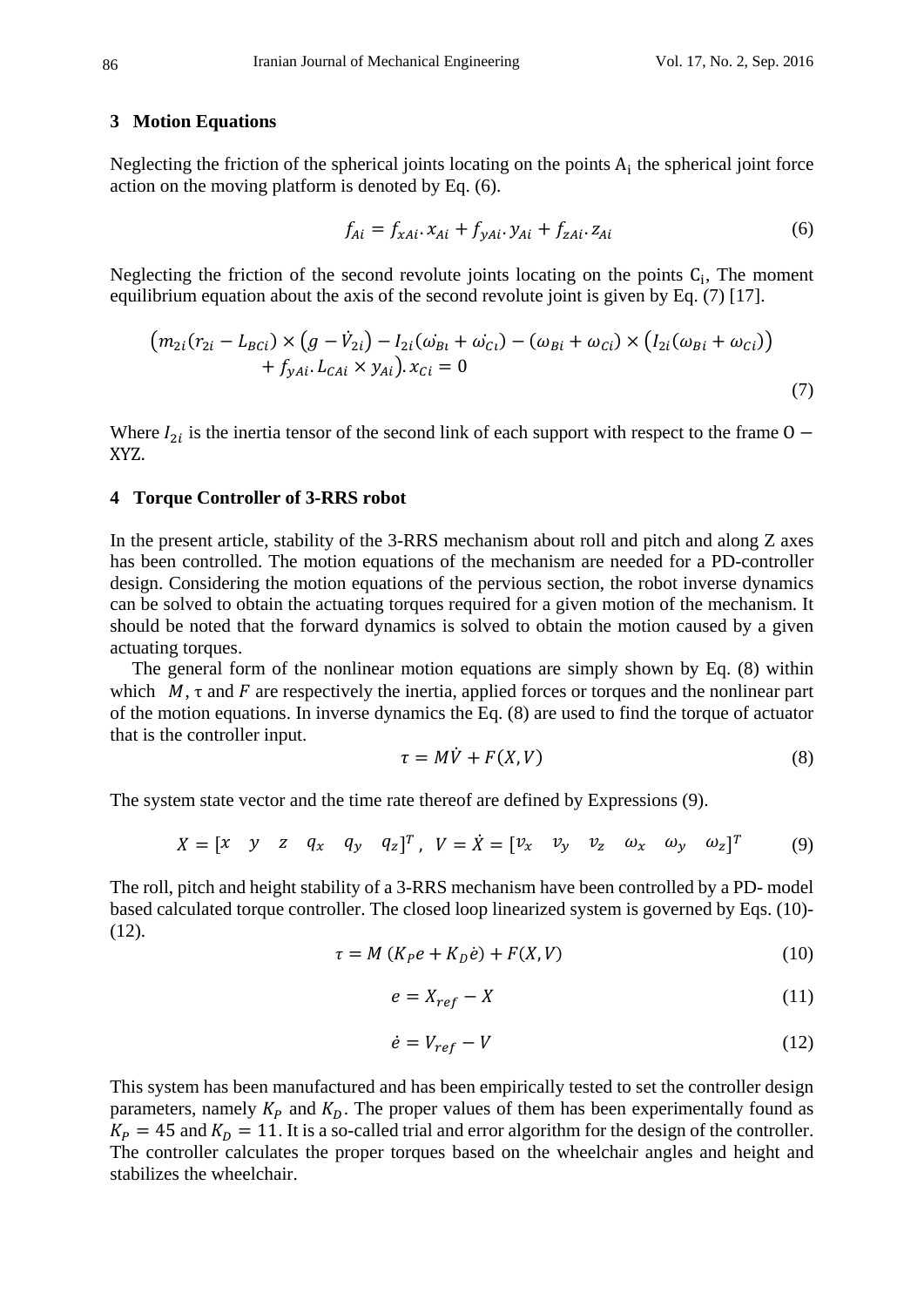#### **5 Simulation Results**

Using Eqs. (10)-(12), the 3-RRS mechanism has been simulated by Simulink and SimMechanics toolboxes of MatLab. The magnitudes of the system parameters have been assumed as the Expressions (13). The preparation of the 3-RRS mechanism in Simulink and SimMechanics is shown by Figures (2-3). The dimensions, masses and inertia tensors are considered respectively in terms of  $m$ ,  $kg$  and  $kg$ .  $m<sup>2</sup>$  as follows:

$$
l_{BCi} = l_{CAi} = 0.10, \t r = 0.10, \t R = 0.12
$$
  
\n
$$
m_{1i} = m_{2i} = 10, \t m_P = 65
$$
  
\n
$$
l_{1i0} = l_{2i0} = \begin{bmatrix} 5 & 0 & 0 \\ 0 & 5 & 0 \\ 0 & 0 & 0.5 \end{bmatrix}, \t l_P = \begin{bmatrix} 25 & 0 & 0 \\ 0 & 33 & 0 \\ 0 & 0 & 17 \end{bmatrix}
$$
 (13)

The angular velocity and acceleration and linear acceleration of the moving platform being represented by the linear acceleration of P have been shown by Figures (4-6) against time.



**Figure 2** Computation of torque, angular velocity and acceleration of 3-RRS mechanism in Simulink



**Figure3** Simulation of 3-RRS mechanism in SimMechanics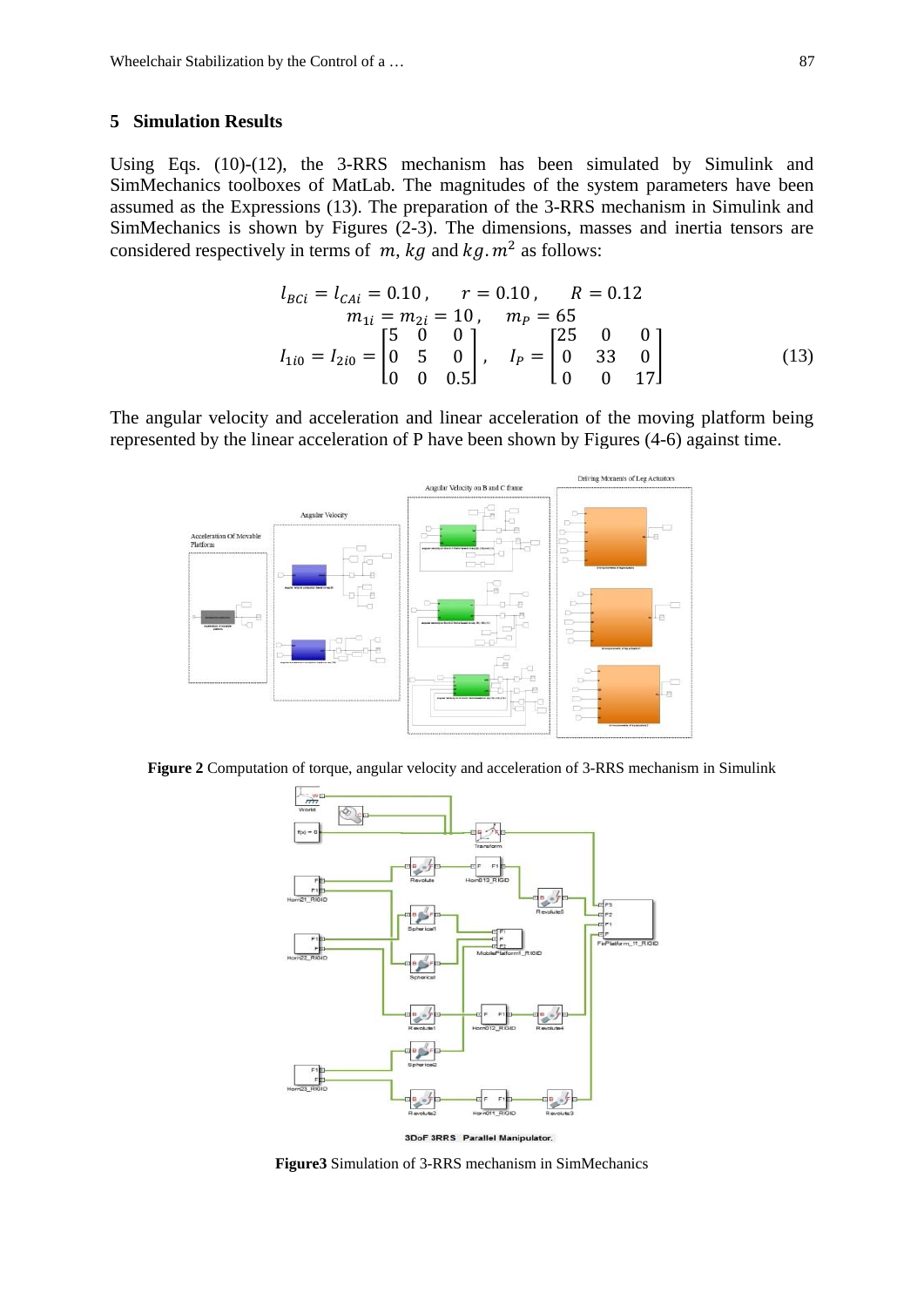

**Figure 4** Angular velocity of the moving platform versus time



**Figure 5** Angular acceleration of the moving platform versus time



**Figure 6** Moving platform acceleration versus time; Acceleration of P versus time



**Figure 7** Angular displacements of the revolute joints located in  $C_i$  ( $i = 1, 2$  or 3) versus time

The angular displacement of the revolute joints located in  $C_i$  (i= 1, 2 or 3) versus time has been shown by Figure (7).

The angular displacement, velocity, acceleration and the activating torque of the revolute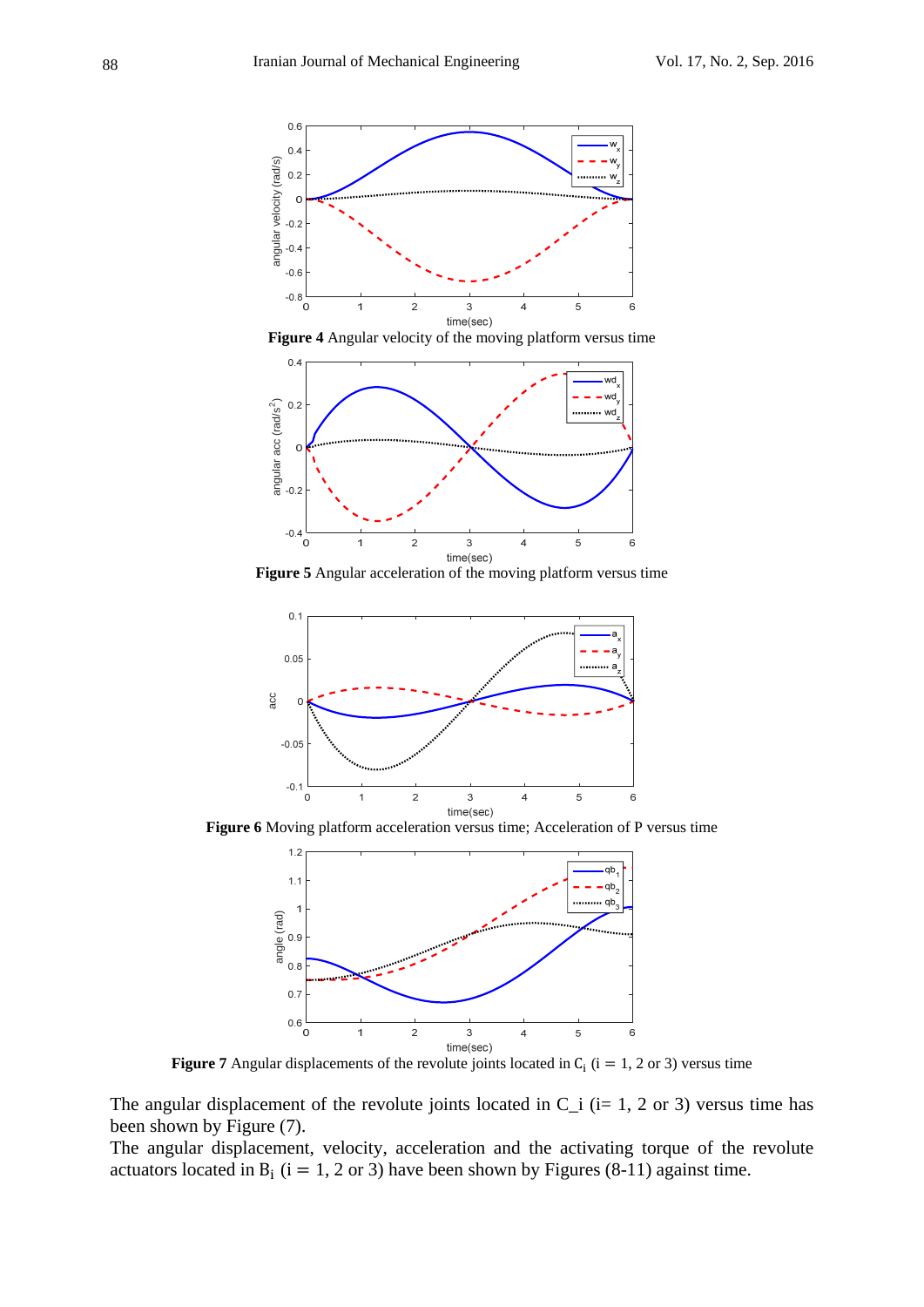

**Figure 8** Angular displacements versus time for the revolute actuators located in B<sub>i</sub> (i = 1,2,3)



**Figure 9** Angular velocity of the revolute actuators located in  $B_i$  (i = 1, 2 or 3) versus time



**Figure 10** Angular acceleration of the revolute actuators located in  $B_i$  (i = 1, 2 or 3) versus time



**Figure 11** Torque of the revolute actuators located in  $B_i$  (i = 1, 2 or 3) versus time

The controlled roll and pitch angles and the height of the moving platform represented by the height of P have been shown by Figures (12-14) against time. The controller design parameters have been set at  $K_p = 45$  and  $K_p = 11$ .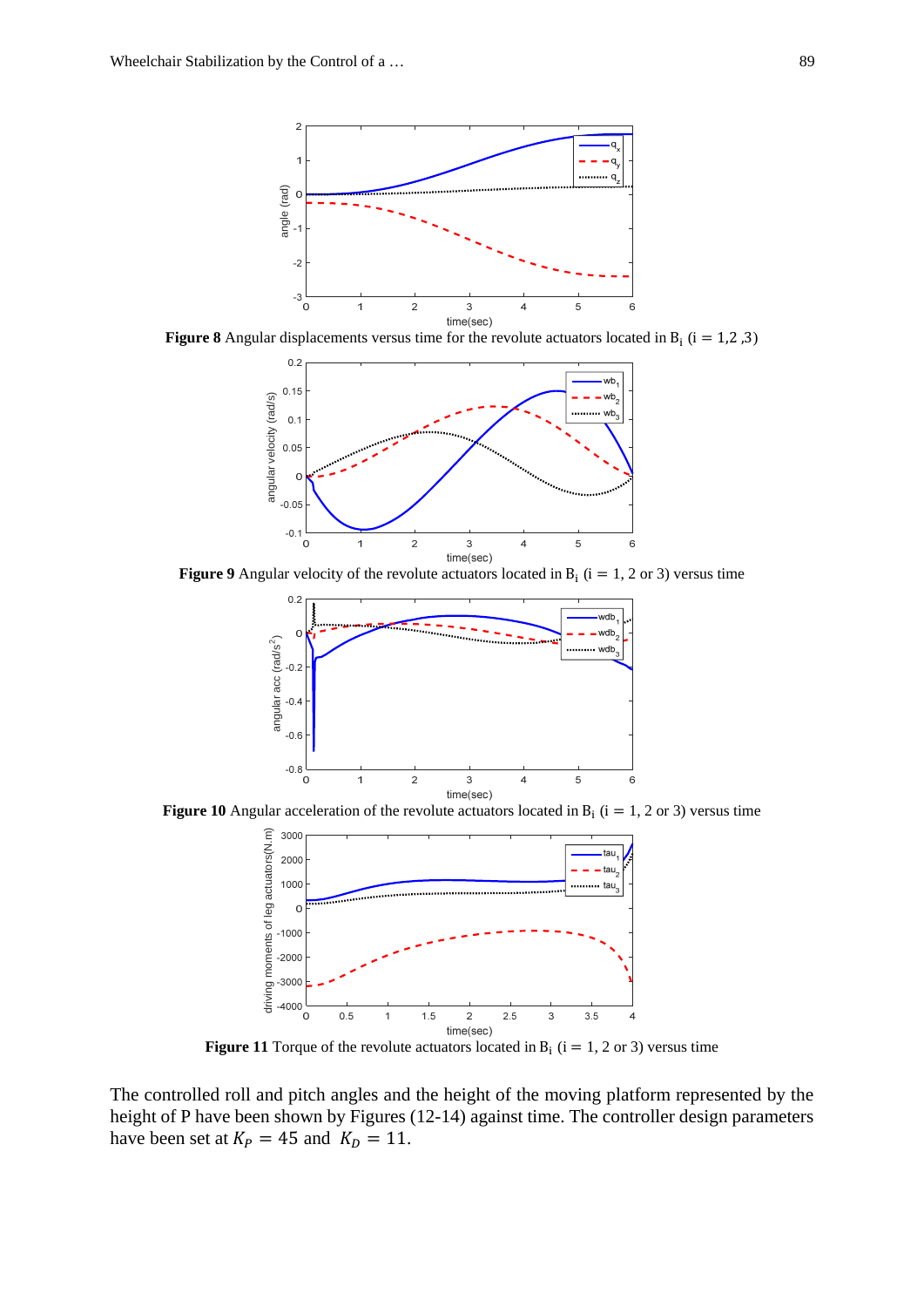

**Figure 12** Controlled roll angle of the moving platform versus time  $(K_P = 45, K_D = 11)$ 



**Figure 13** Controlled pitch angle of the moving platform versus time  $(K_P = 45, K_D = 11)$ 



**Figure 14** Controlled height of the moving platform; Controlled height of P versus time  $(K_P = 45, K_D = 11)$ 

## **6 Manufacturing prototype**

On the basis of the controller and simulation results, a prototype of a robotic wheelchair has been manufactured to ensure the stability of the seat. The seat is attached to the controlled moving platform. The moving platform is attached to the wheelchair and experiences motions caused by different uneven road conditions. Many parts of the prototype such as those orange members of Figures (15-16) have been manufactured by a three dimensional printer. The wheels of the system have been replaced by tank belts illustrated by Figure (16) to lessen the probability of the wheelchair turning over during test operations. The stabilized wheelchair has two main parts, namely the moving part of wheelchair and the 3-RRS mechanism along with its torque control system. Although the controlled 3-RRS Mechanism and the moving part of the wheelchair are dynamically coupled, each of them has been modeled and manufactured independently.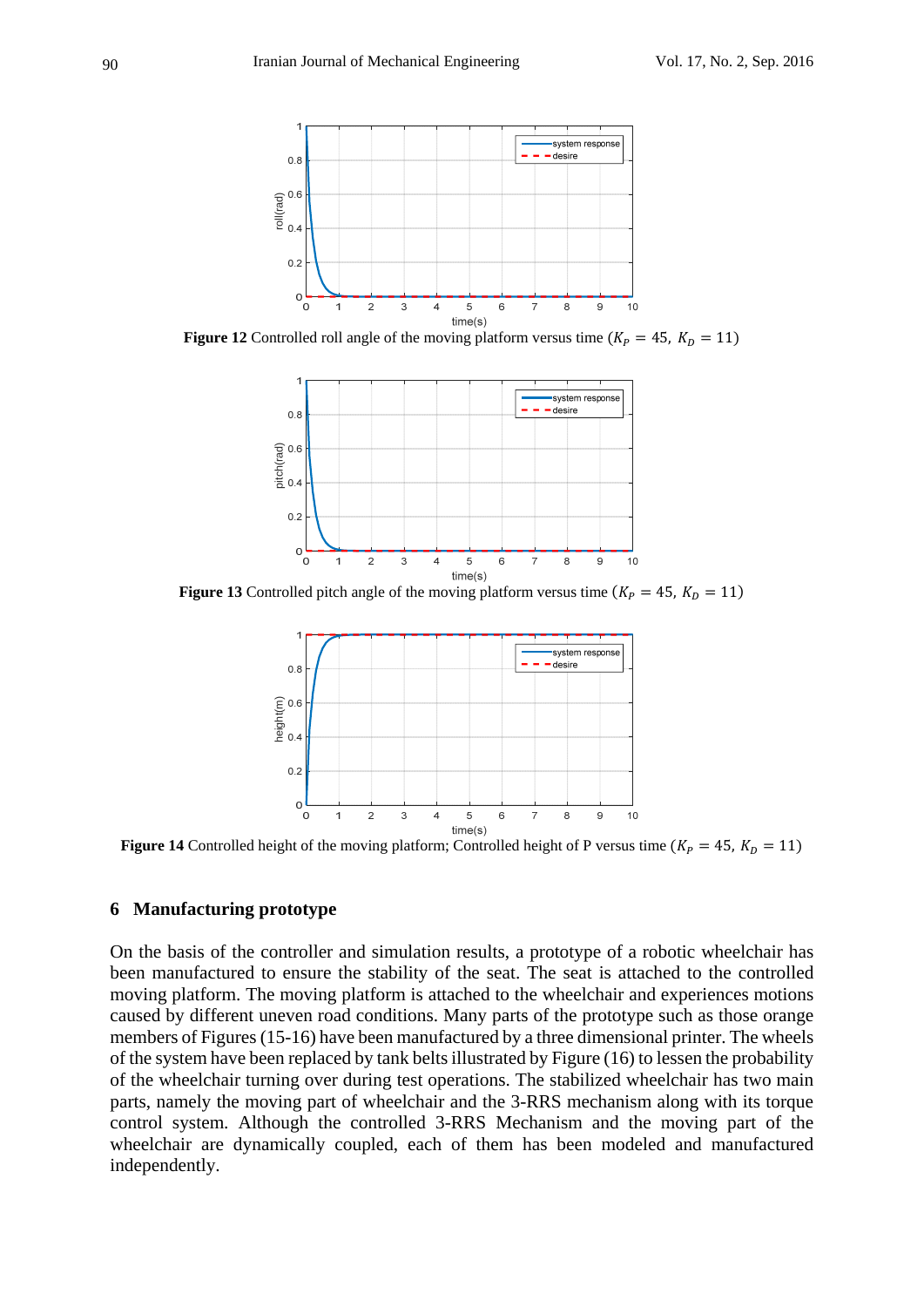

**Figure 15** Different views of the manufactured spatial 3-RRS mechanism mounted on a wheelchair simulator



**Figure 16** Tank belt used instead of the wheel



**Figure 17** Electronic parts of the system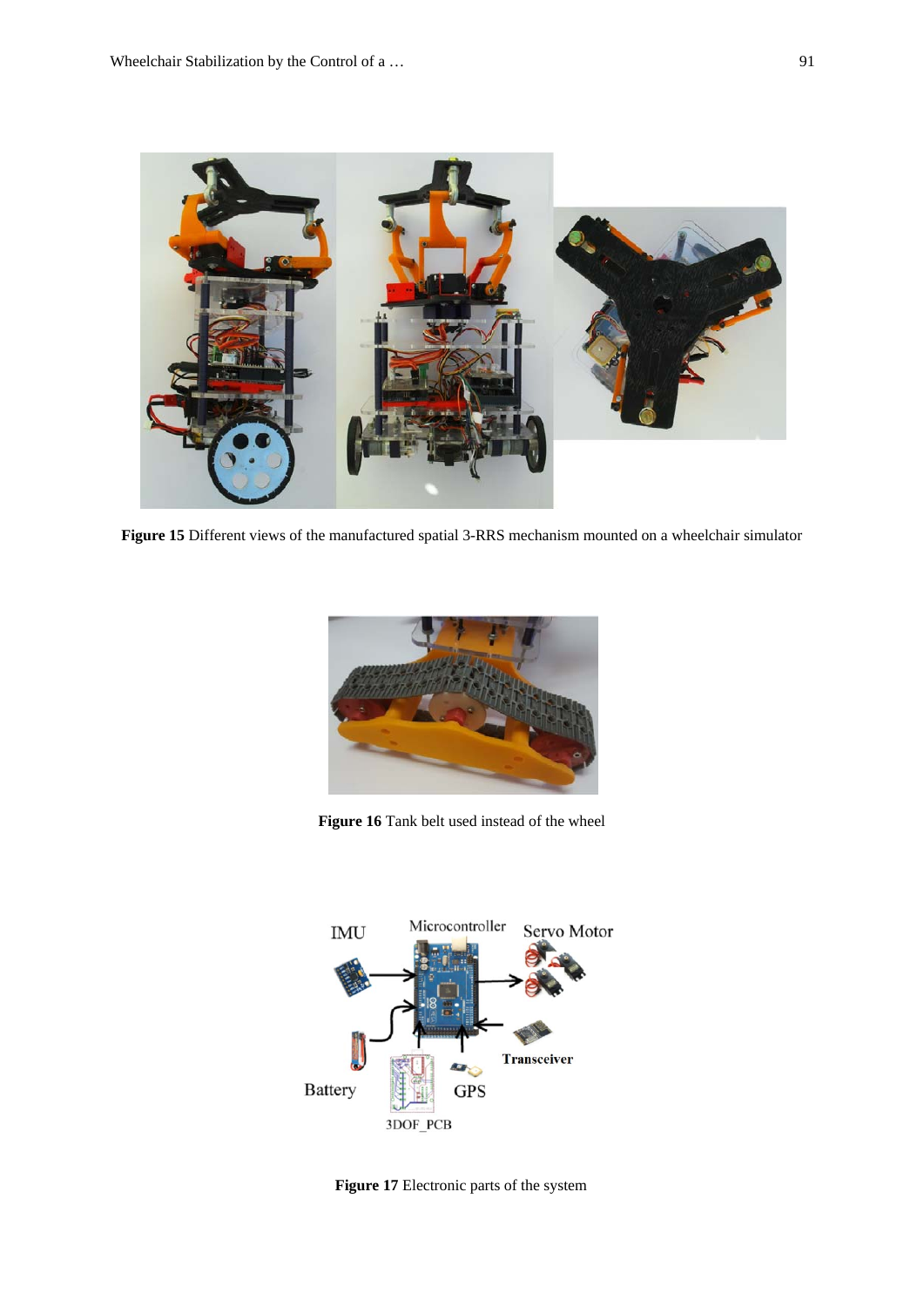

**Figure 18** Block diagram of the system



**Figure 19** Flowchart of the control system of the prototype

The torque control system evaluates the first guess of the required torques of the servo motors in accordance with the analyses of the previous sections. The electronic parts and the block diagram of the manufactured prototype have been respectively illustrated by Figures (17-18). The flowchart of the control system of the prototype has been illustrated by Figure (19).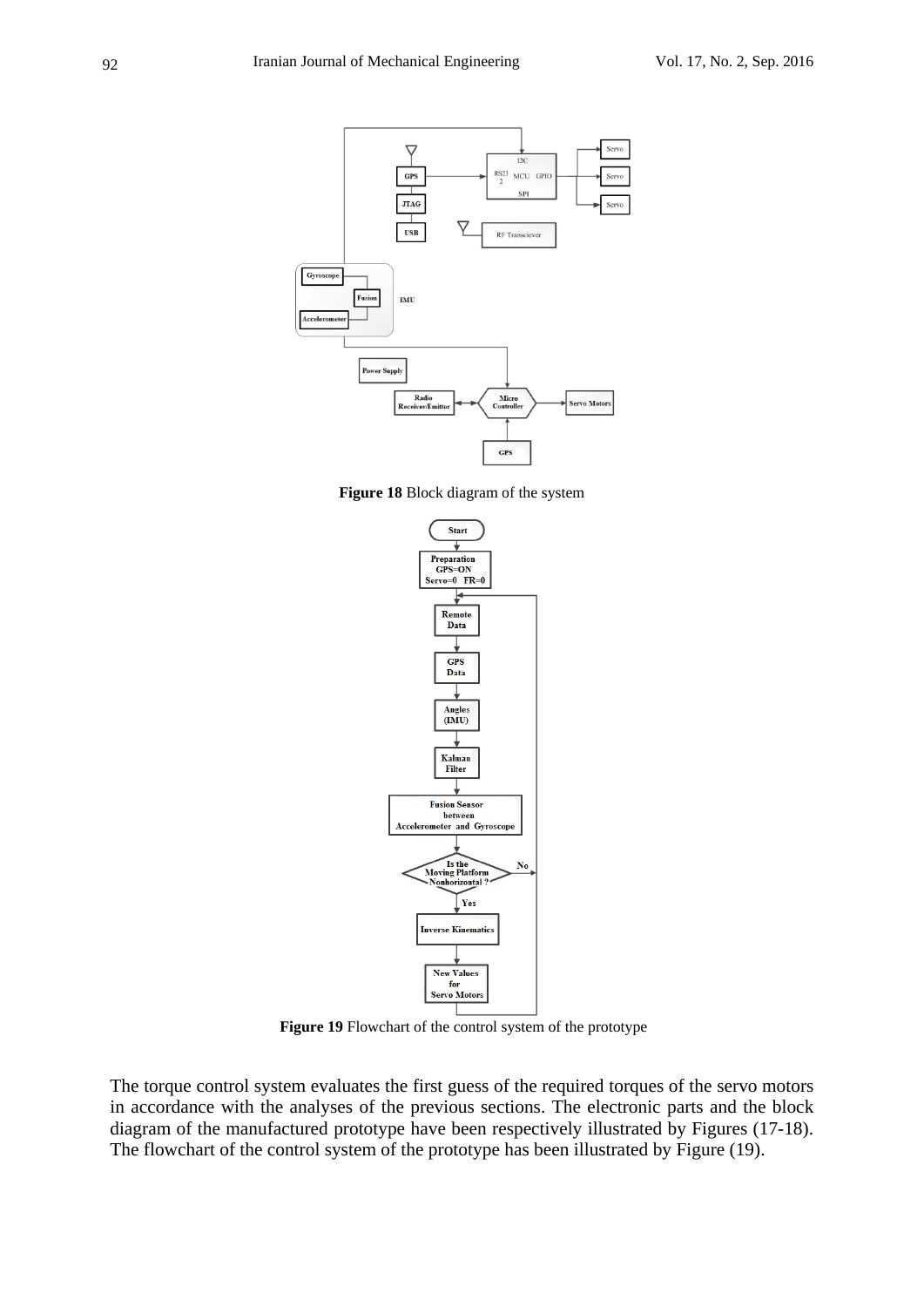#### **Result and discussion**

As shown by Figure (20-22), the prototype of the controlled mechanism has been tested under different uneven road conditions. The gains of the PD-controller have been experimentally set on  $K_p = 45$  and  $K_p = 11$ . The empirical tests confirm the feasibility to stabilize the mechanism by the mentioned PD-controller.

To check the Mechanism, a 20 degrees roll has been applied within 20 seconds. As it can be seen in Figure (23), the Moving Platform showed good response to the rotating movement of wheelchair. To maintain the stability of the wheelchair an extra negative angle has been given; as can be seen in this experiment is about 1 degree. The amount of this negative angle depends on the speed of applied roll movement.

A sudden roll movement has been applied to the mechanism. The Result of MatLab simulation and Experimental result shows good response of moving platform. As mentioned above the Extra negative angle is the main difference between the results (Figure (24)).



**Figure 20** Prototype under roll condition on a ramp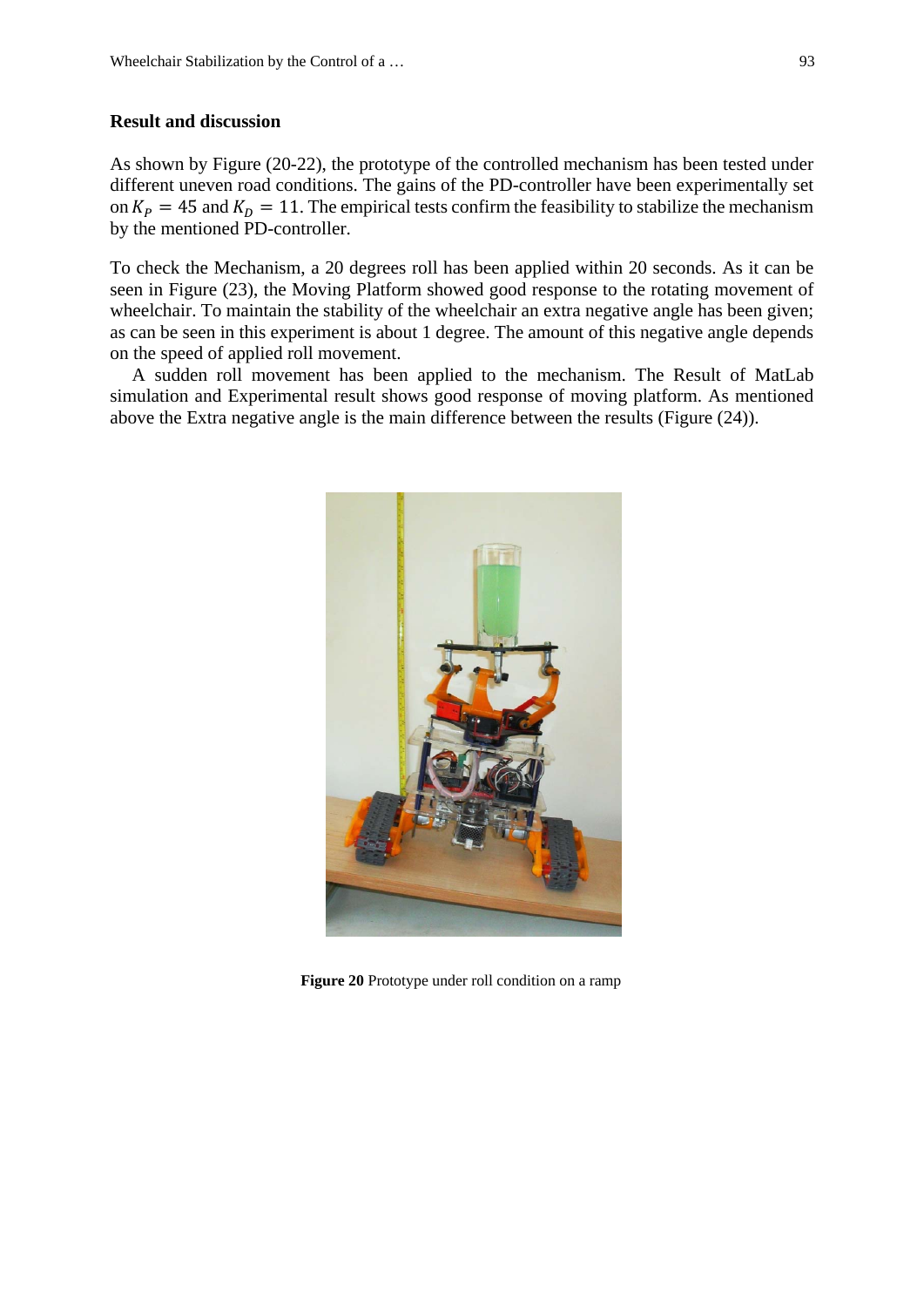

**Figure 21** Prototype under experiment on a ramp



**Figure 22** Prototype under experiment on an uneven road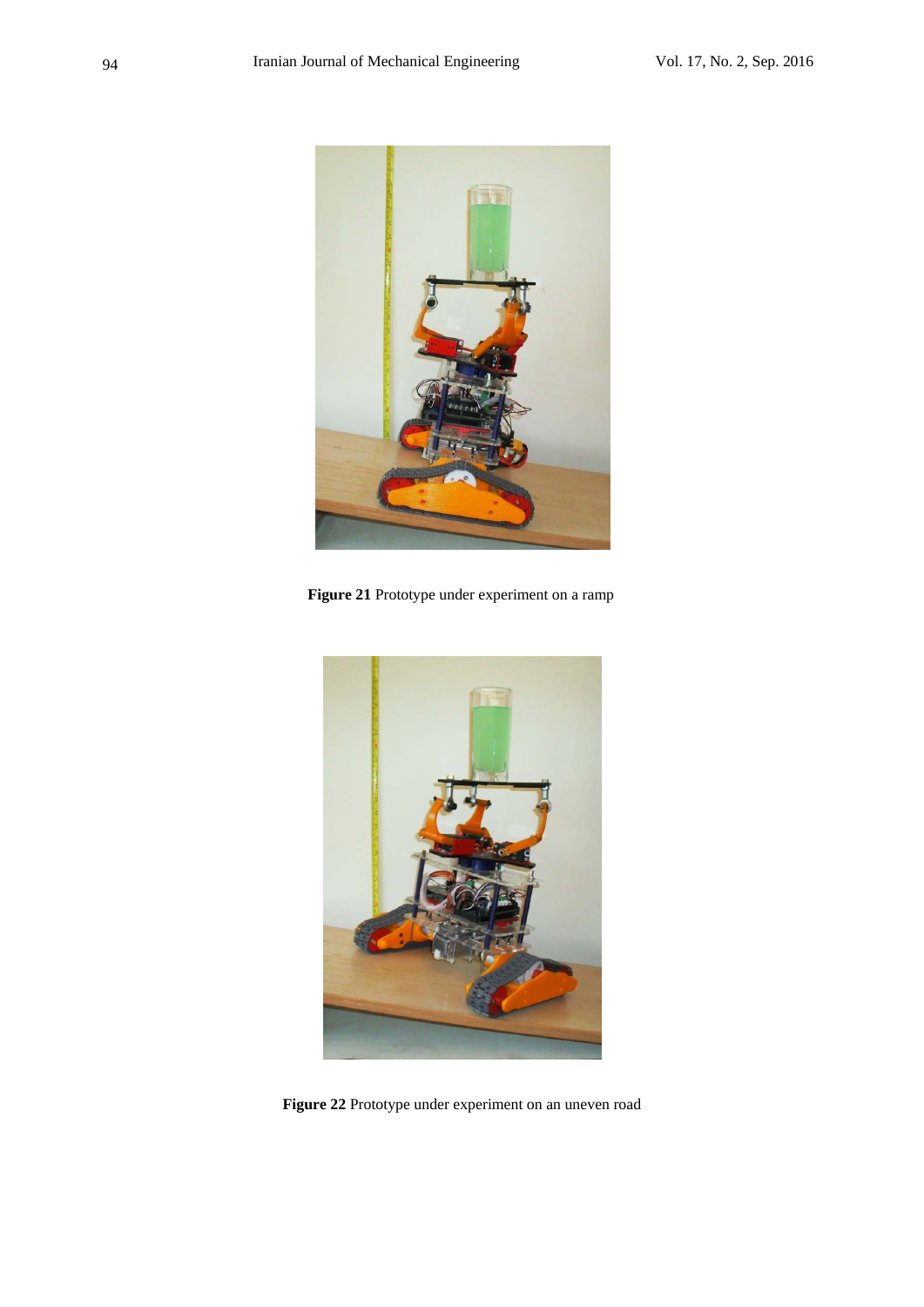

**Figure 23** Experimental checking of mechanism



**Figure 24** Comparison of simulation and experiment of moving platform

The dimensional optimization of the controller, the strength analysis of the links and the effect of the total mass of the handicapped, seat and moving platform on the results should be taken into consideration.

# **Conclusions**

• Kinematics and dynamics of a 3-RRS mechanism have been analyzed and a model has been presented for a model based controller to calculate the torque of the actuators.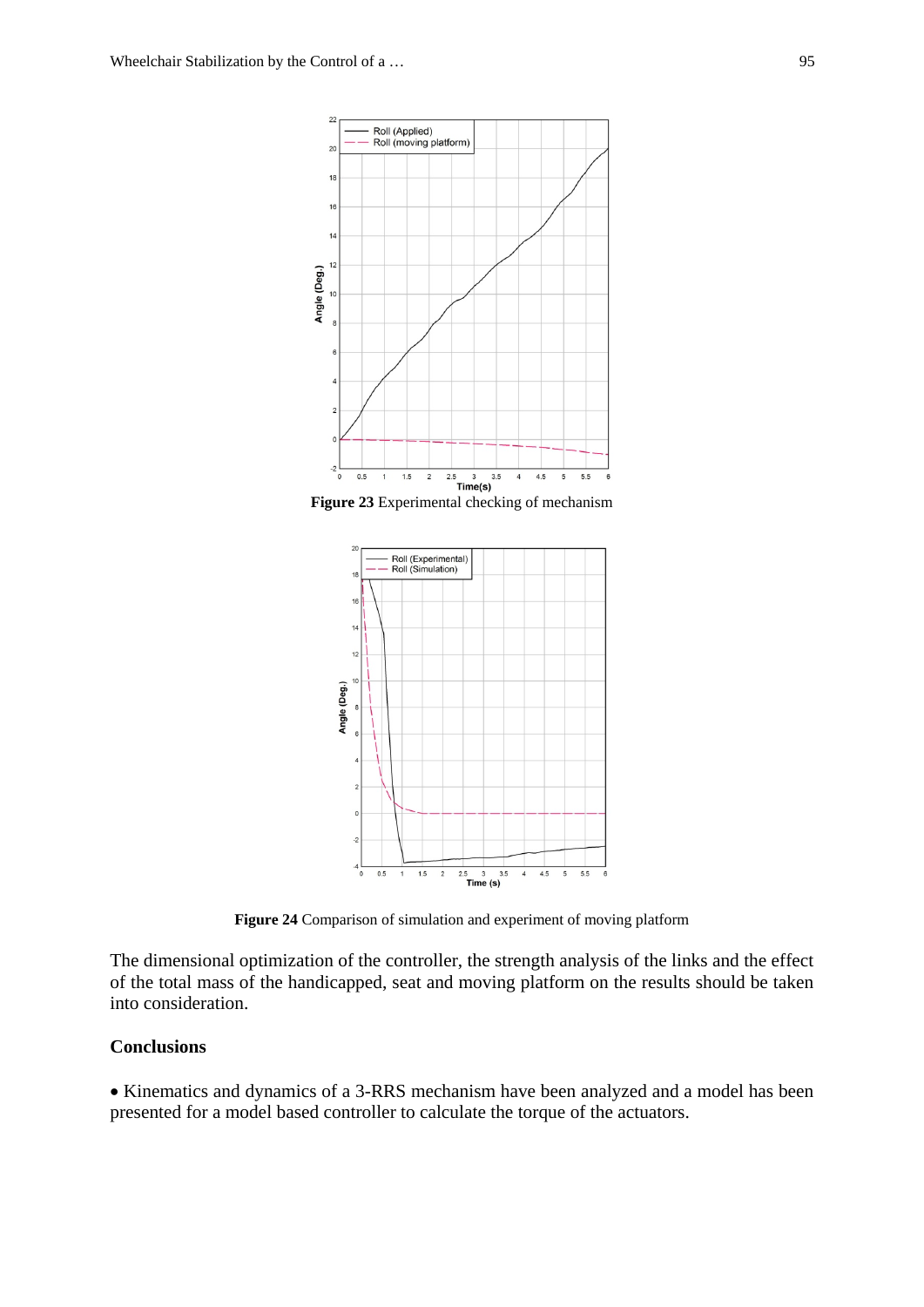The mechanism has been manufactured and experimentally used to determine a proper value for the design parameters of the torque-model-based PD-controller. A trial and error algorithm has been used.

• The obtained controller design parameters have been used for the simulation of the closed loop system in MatLab. The roll and pitch angles and the height of the moving platform have been to be controlled.

• The system has been simulated only for one such controller set on  $K_p = 45$  and  $K_p = 11$ . The simulation results and the experiments prove the capability of the controller to stabilize the mechanism.

## **Acknowledgement**

This project has been supported by Islamic Azad University – South Tehran Branch.

# **References**

- [1] Merlet, J.P., "*Parallel Robots Solid Mechanics and Its Applications*", Springer, Netherlands, (2010).
- [2] Gosselin, C., "Kinematic Analysis Optimization and Programming of Parallel Robotic Manipulators", Ph.D. Thesis, McGill University, Montreal, Canada, June 15, (1988).
- [3] Lee, K.M., and Shah, D.K., "Kinematic Analysis of a Three-degree-of-freedom In-parallel Actuated Manipulator", IEEE J. of Robotics and Automation, Vo1. 4, Issue. 3, pp. 354-360, (1988).
- [4] Lee, K.M., and Shah, D.K., "Dynamic Analysis of a Three-degrees-of-freedom In-parallel Actuated Manipulator, IEEE Journal of Robotics and Automation, Vo1. 4, No. 3, pp. 361- 367, (1988).
- [5] Wang, J., and Gosselin, C.M., "Kinematic Analysis and Singularity Loci of Spatial Fourdegree-of-freedom Parallel Manipulators using a Vector Formulation", Transaction ASME, Journal of Mechanical Design, Vol. 120, pp. 555-558, (1998).
- [6] Wang, J., and Gosselin, C.M., "Kinematic Analysis and Singularity Representation of Spatial Five-degree-of-freedom Parallel Mechanisms", Int. J. of Robotic Systems, Vol. 14, pp. 851-869, (1997).
- [7] Huang, Z., Tao, W.S., and Fang, Y.F., "Study on the Kinematic Characteristics of 3 DOF In-parallel Actuated Platform Mechanisms", Mechanism and Machine Theory, Vol. 31, No. 8, pp. 999-1007, (1996)
- [8] Buruncuk, K., and Tokad, Y., "On the Kinematics of a 3-DOF Stewart Platform", International Journal of Robotic Systems, Vol. 16, No. 2, pp. 105-118, (1999).
- [9] Hertz, R.B., and Hughes, P.C., "Kinematic Analysis of a General Double-tripod Parallel Manipulator", Mechanism and Machine Theory, Vol. 33, No. 6, pp. 683-696, (1998).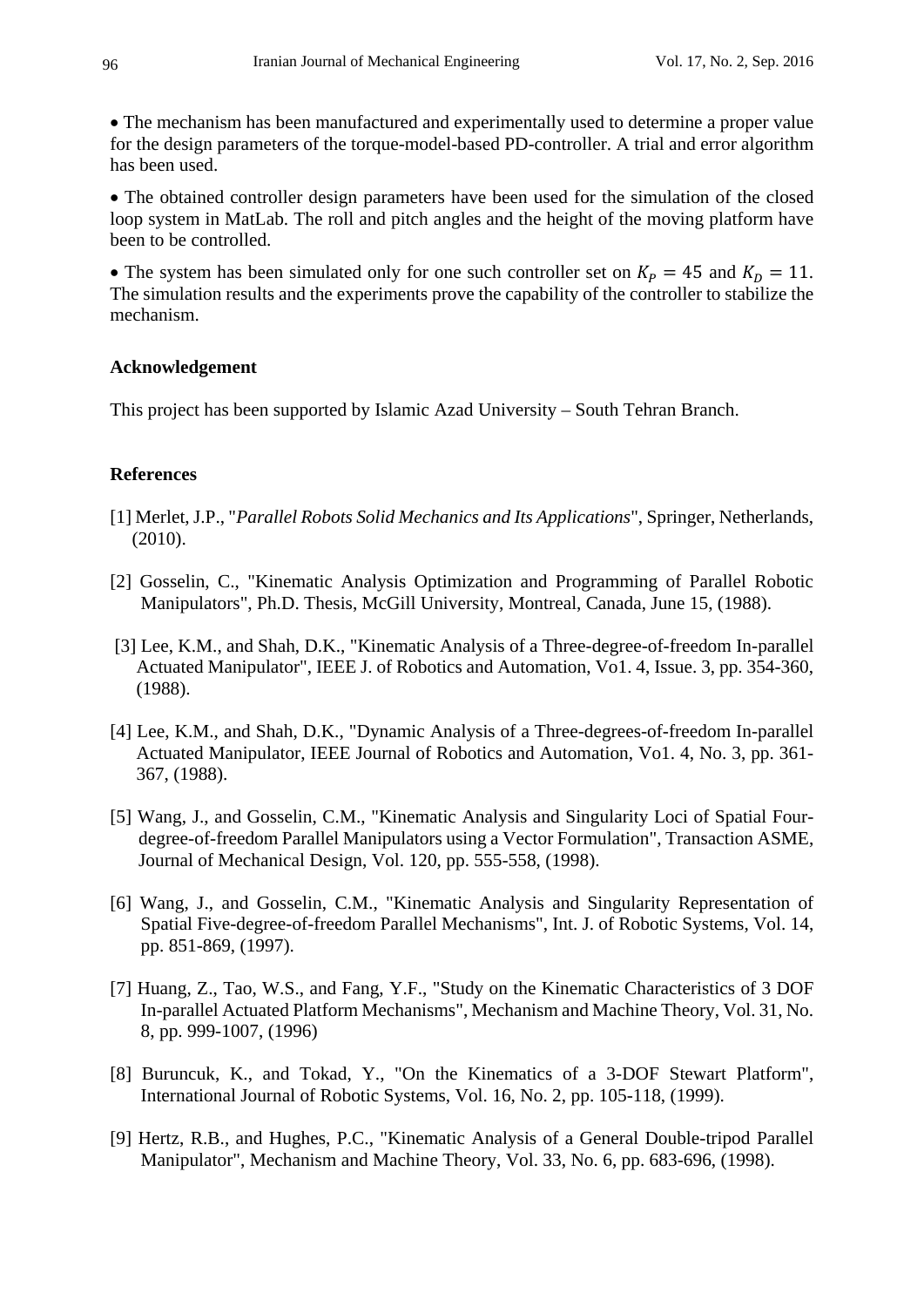- [10] Wang, J., and Gosselin, C.M., "Static Balancing of Spherical Three-degree-of-freedom Parallel Mechanism", Mechanism and Machine Theory, Vol. 34, No. 3, pp. 437-452, (1999).
- [11] Davliakos, I., and Papadopoulos, E., "Model-based Control of a 6-DOF Electrohydraulic Stewart-gough Platform", Mechanism and Machine Theory, Vol. 43, pp. 1385-1400, (2008).
- [12] Buruncuk, K., and Tokad, Y., "On the Kinematics of a 3-DOF Stewart Platform", International Journal of Robotic System, Vol. 16, No. 2, pp. 105-118, (1999).
- [13] Li, J., Wang, J., and Liu, X., "An Efficient Method for Inverse Dynamics of Kinematically Defective Parallel Platforms", Journal of Robotic Systems, Vol. 19, pp. 45-51, (2002).
- [14] Paul, R.P., "Modelling, Trajectory Calculation and Servoing of a Computer Controlled Arm", PhD Thesis in Comp. Sci., Stanford University, Stanford A. I. Memo AIM-177, Sept. (1972).
- [15] John J. Craig, "*Introduction to Robotics: Mechanics and Control*", Addison-Wesley Publishing Company, USA, (1989).
- [16] Husty, M.L., "An Algorithm for Solving the Direct Kinematics of General Stewart-Gough Platforms", Mechanisms and Machine Theory, Vol. 31, No. 4, pp. 365-380, (1996).
- [17] Asada, H., "*Robot Analysis and Control*", John Wiley & Sons, Canada, (1986).
- [18] Liu, Sh., Qiu, Zh., and Zhang, X., "Singularity and Path-planning with the Working Mode Conversion of a 3-DOF 3-RRR Planar Parallel Manipulator", Mechanism and Machine Theory, Vol. 107, pp. 166–182, (2017).
- [19] Quaglia, G., and Nisi, M., "Design of a Self-leveling Cam Mechanism for a Stair Climbing Wheelchair", Mechanism and Machine Theory, Vol. 112, pp. 84–104, (2017).
- [20] Mishra, S., Norton, J.J.S., Lee, Y., Lee, D.S., Agee, N., Chun, Y., Yeo, W.H., and Chen, Y., "Soft, Conformal Bioelectronics for a Wireless Human-wheelchair Interface", Biosensors and Bioelectronics, Vol. 91, pp. 796–803, (2017).
- [21] Valenzuela, V.L., Lucena, and V.F. Jr., "Remote Monitoring and Control of an Electric Powered Wheelchair in an Assisted Living Environment", IFAC-papers Online, Vol. 49, No. 30, pp. 181–185, (2016).
- [22] Boukens, M., Boukabou, A., and Chadli, M., "Robust Adaptive Neural Network-based Trajectory Tracking Control Approach for Nonholonomic Electrically Driven Mobile Robots", Robotics and Autonomous Systems, Vol. 92, pp. 30–40, (2017).
- [23] Baklouti, E., Amor, N.B., and Jallouli, M., "Reactive Control Architecture for Mobile Robot Autonomous Navigation", Robotics and Autonomous Systems, Vol. 89, pp. 9–14, (2017).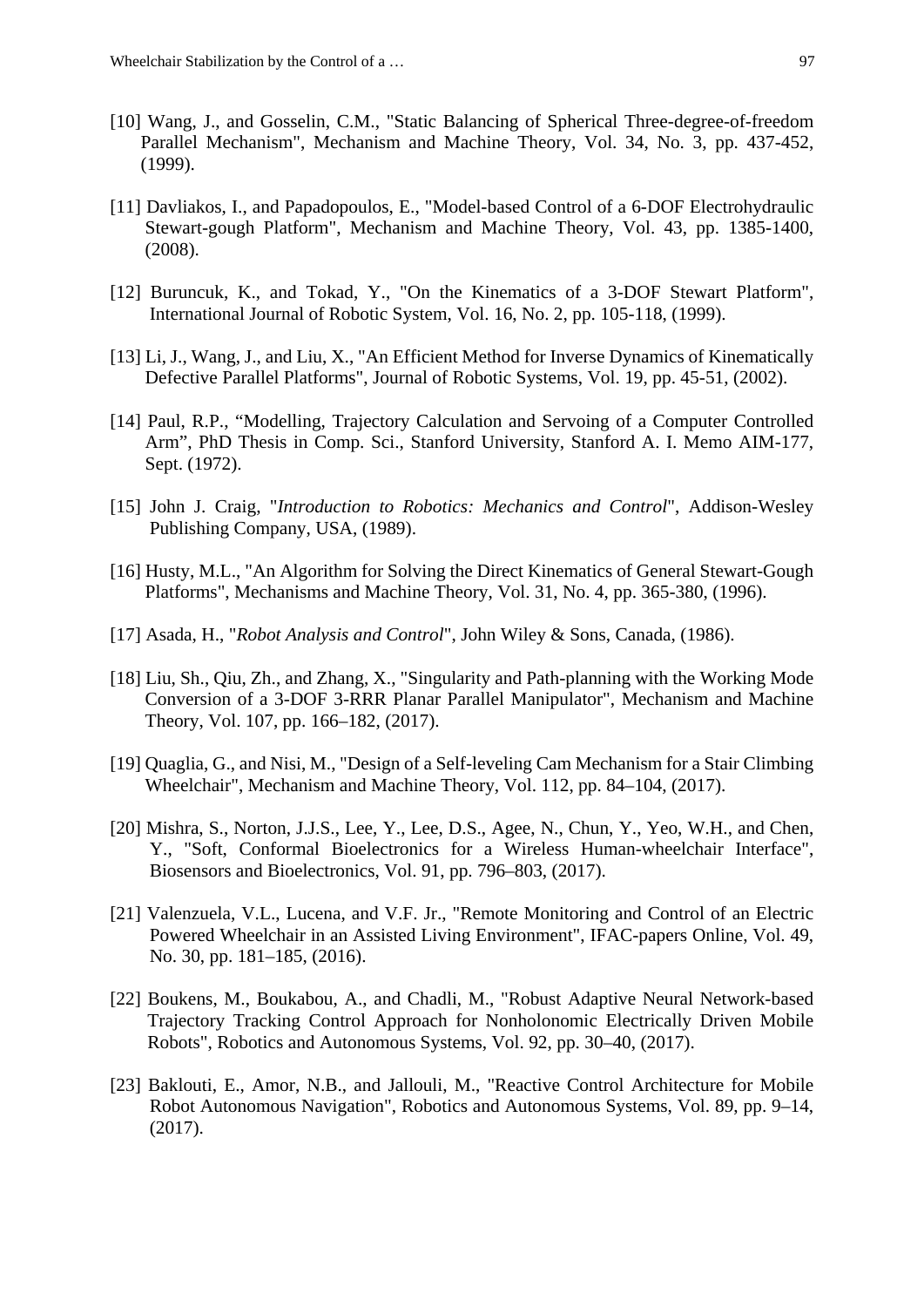- [24] Narayanan, V.K., Pasteau, F., Marchal, M., Krupa, A., and Babel, M., "Vision-based Adaptive Assistance and Haptic Guidance for Safe Wheelchair Corridor Following", Computer Vision and Image Understanding, Vol. 149, pp. 171–185, (2016).
- [25] Jiang, H., Zhang, T., Wachs, J.P., and Duerstock, B.S., "Enhanced Control of a Wheelchair-mounted Robotic Manipulator using 3-D Vision and Multimodal Interaction", Computer Vision and Image Understanding, Vol. 149, pp. 21–31, (2016).
- [26] Saikia, A., ArifKhan, Md., Pusph, S., Tauhidi, S.I., Bhattacharyya, R., Hazarika, Sh.M., and Gan, J.Q., "CBDI-based Collaborative Control for a Robotic Wheelchair", Procedia Computer Science, Vol. 84, pp. 127-131, (2016).
- [27] Miyachi, T., Buribayeva, G., Iga, S., and Furuhata, T., "A Study of aware Wheelchair with Sensor Networks for Avoiding Two Meters Danger", Procedia Computer Science, Vol. 96, pp. 1004-1010, (2016).
- [28] Hua, B., Hossain, D., Capi, G., Jindai, M., and Yoshida, I., "Human-like Artificial Intelligent Wheelchair Robot Navigated by Multi-sensor Models in Indoor Environments and Error Analysis", Procedia Computer Science, Vol. 105, pp. 14-19, (2017).
- [29] Kundu, A.S., Mazumder, O., Lenka, P.K., and Bhaumik, S., "Design and Performance Evaluation of 4 Wheeled Omni Wheelchair with Reduced Slip and Vibration", Procedia Computer Science, Vol. 105, pp. 289-295, (2017).
- [30] Leena, N., and Saju, K.K., "Modelling and Trajectory Tracking of Wheeled Mobile Robots", Procedia Technology, Vol. 24, pp. 538-545, (2016).
- [31] Peidro, A., Reinoso, O., Gil, A., Marin, J.M., and Paya, L., "A Simulation Tool to Study the Kinematics and Control of 2RPR-PR Parallel Robots", 11th IFAC Symposium on Advances in Control Education, Bratislava, Slovakia, pp. 268–273, (2016).

#### **Nomenclature**

| A, B, C          | Joints name                                                             |
|------------------|-------------------------------------------------------------------------|
| $K_P, K_D$       | PD-controller gains                                                     |
| e                | Closed loop dynamic error                                               |
| $\theta_n^a$     | Desired joints' angles.                                                 |
| $\zeta$          | Damping ratio                                                           |
| $\omega_n$       | Natural frequency of the model                                          |
| f <sub>Ai</sub>  | Spherical joint force action on the moving platform on the points $A_i$ |
| $I_{2i}$         | Inertia tensor of the second link of each support                       |
| $\boldsymbol{M}$ | Inertia                                                                 |
| τ                | Applied forces or torques                                               |
| $\overline{F}$   | Nonlinear part of the motion equations                                  |